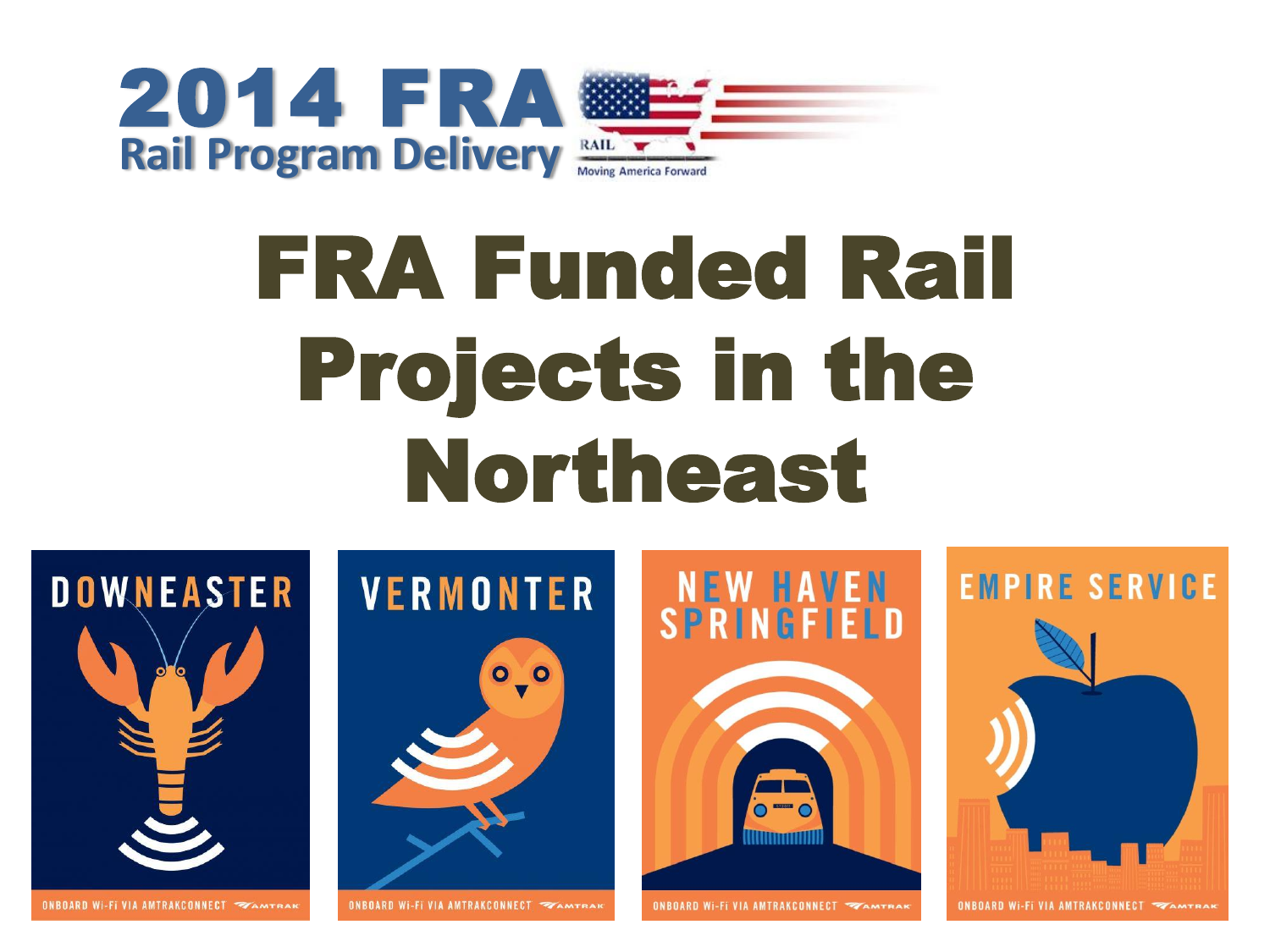## Track Work in the Northeast

### **Double Tracking**

- **New Haven-Springfield (CT): 26 miles**
- **Albany-Schenectady (NY): 17 miles**
- **Downeaster Corridor (MA/ME): 3 miles**



**FRA Rail Program Delivery Meeting, Washington D.C. Aug. 4-6, 2014**

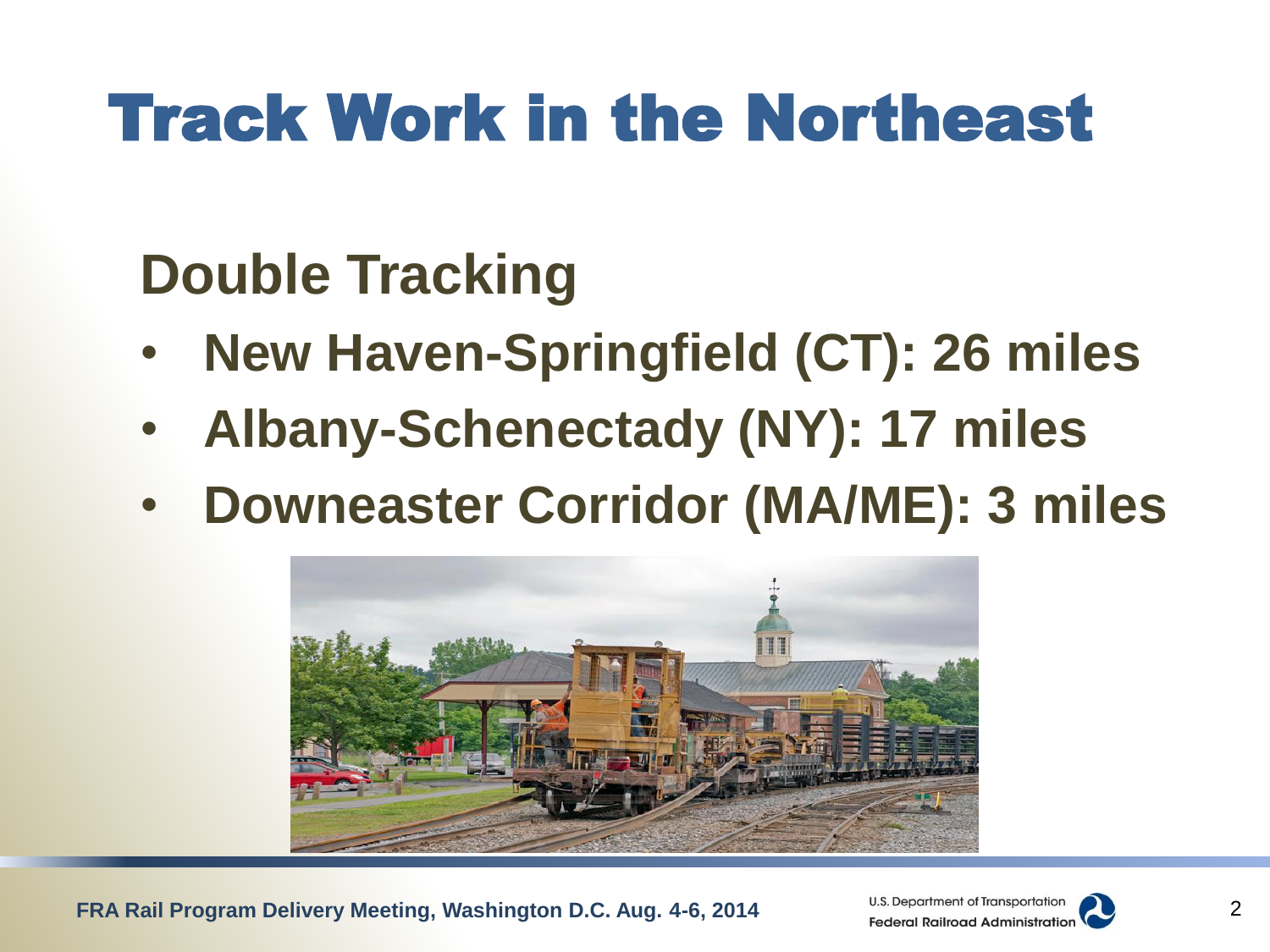## Track Work in the Northeast

### **Track Rehabilitation**

- **Vermonter Rehab (VT): 150 miles**
	- Commerce Connection: 18 miles
	- Western Corridor: 10 miles
- **Knowledge Corridor (MA): 50 miles**
- **Downeaster Corridor (MA/ME): 35 miles**





3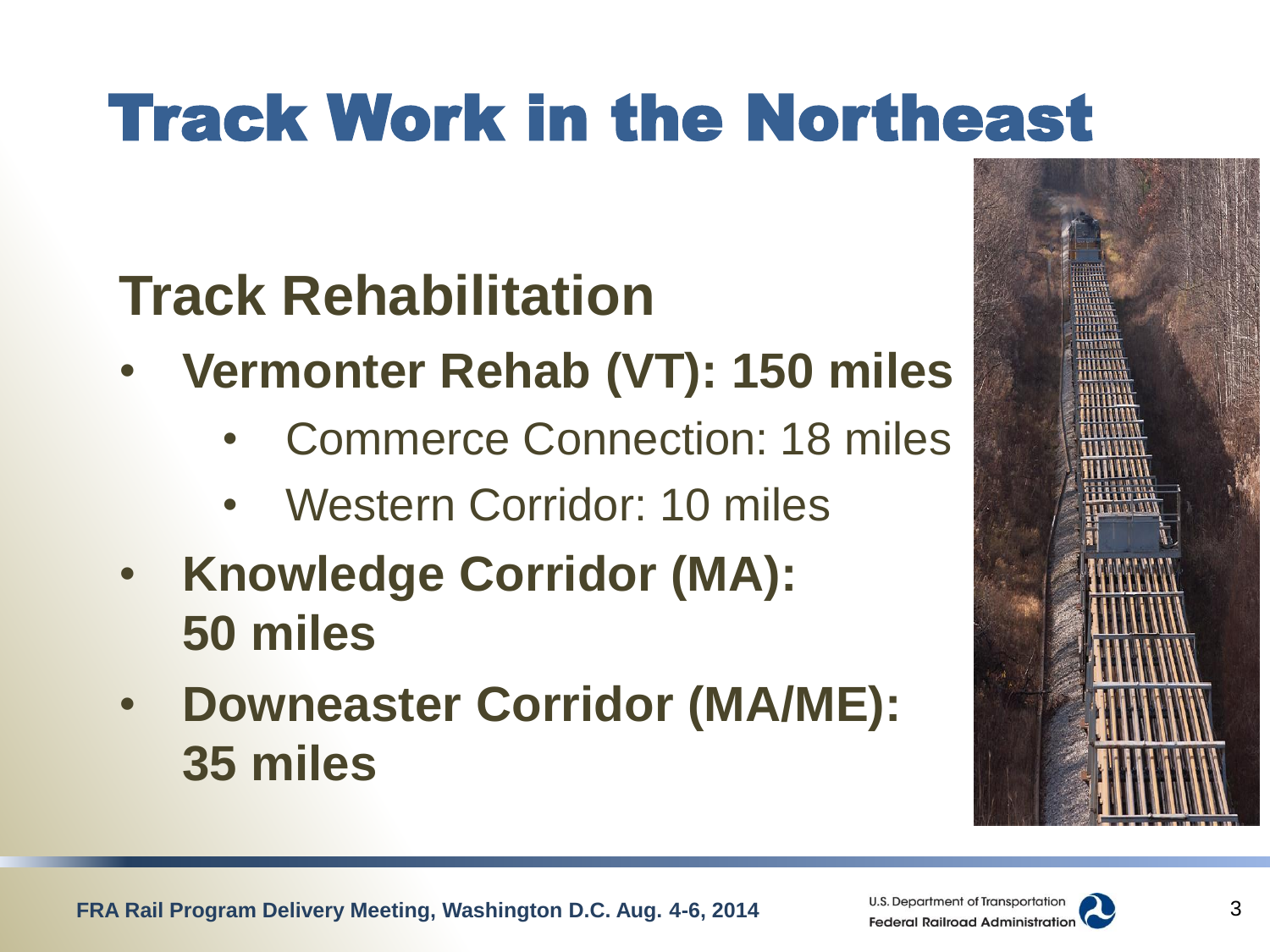## Station Work in the Northeast



#### **New Stations**

- **Rochester (NY)**
- **Niagara Falls (NY)**
- **Meriden (CT)**
- **FRA RAIL PROGRAM DELIVERY MEETING, WASHINGTON DELIVERY MEETING, WASHINGTON DELIVERY MEETING, WASHINGTON DELIVERY** • **Wallingford (CT)**
- **Greenfield (MA)**
- **Northampton (MA)**
- **Brunswick (ME)**
- **Freeport (ME)**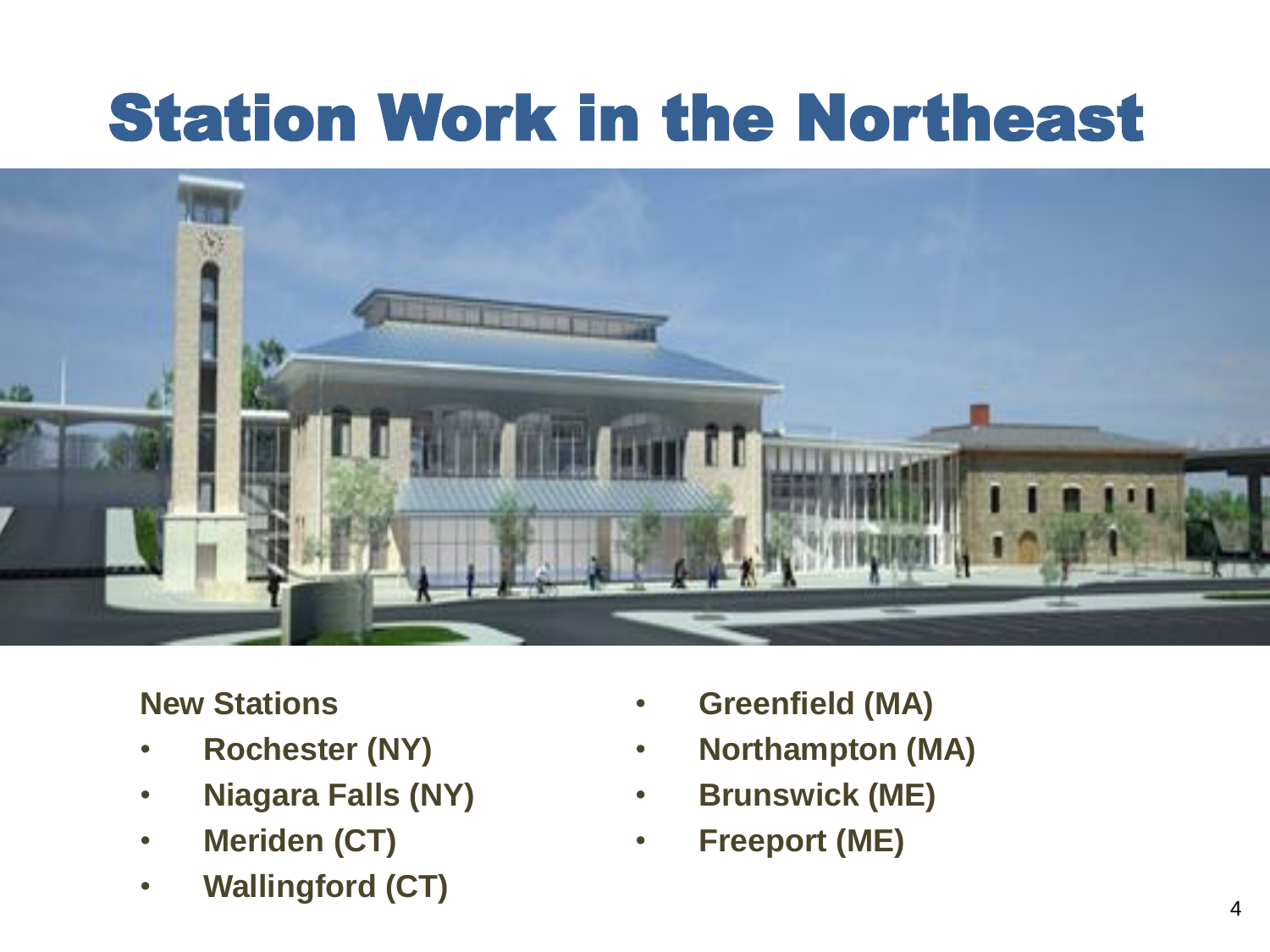## Station Work in the Northeast

#### **Station Improvements**

- **Buffalo-Depew (NY)**
- **Schenectady (NY)**
- **Albany-Rensselaer (NY)**
- **Hartford (CT)**
- **Berlin (CT)**



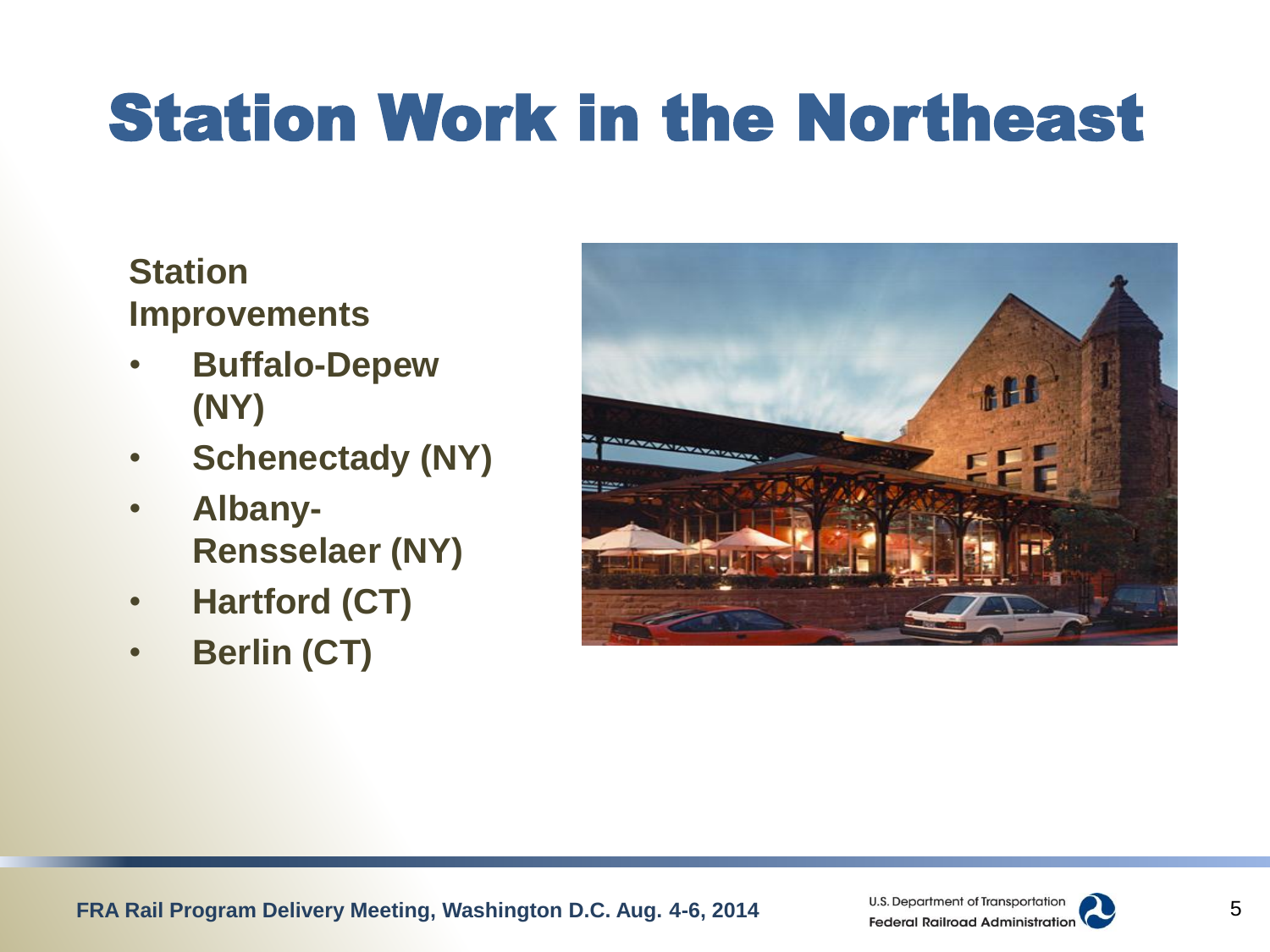## Signal System Work in the Northeast

**Installation of New/Upgraded Signal Systems** 

- **Downeaster Corridor (Royal Jct.- Brunswick)**
- **New Haven-Springfield**
- **Knowledge Corridor (Springfield-East Northfield**
- **Empire Corridor (Poughkeepsie-Schenectady)**





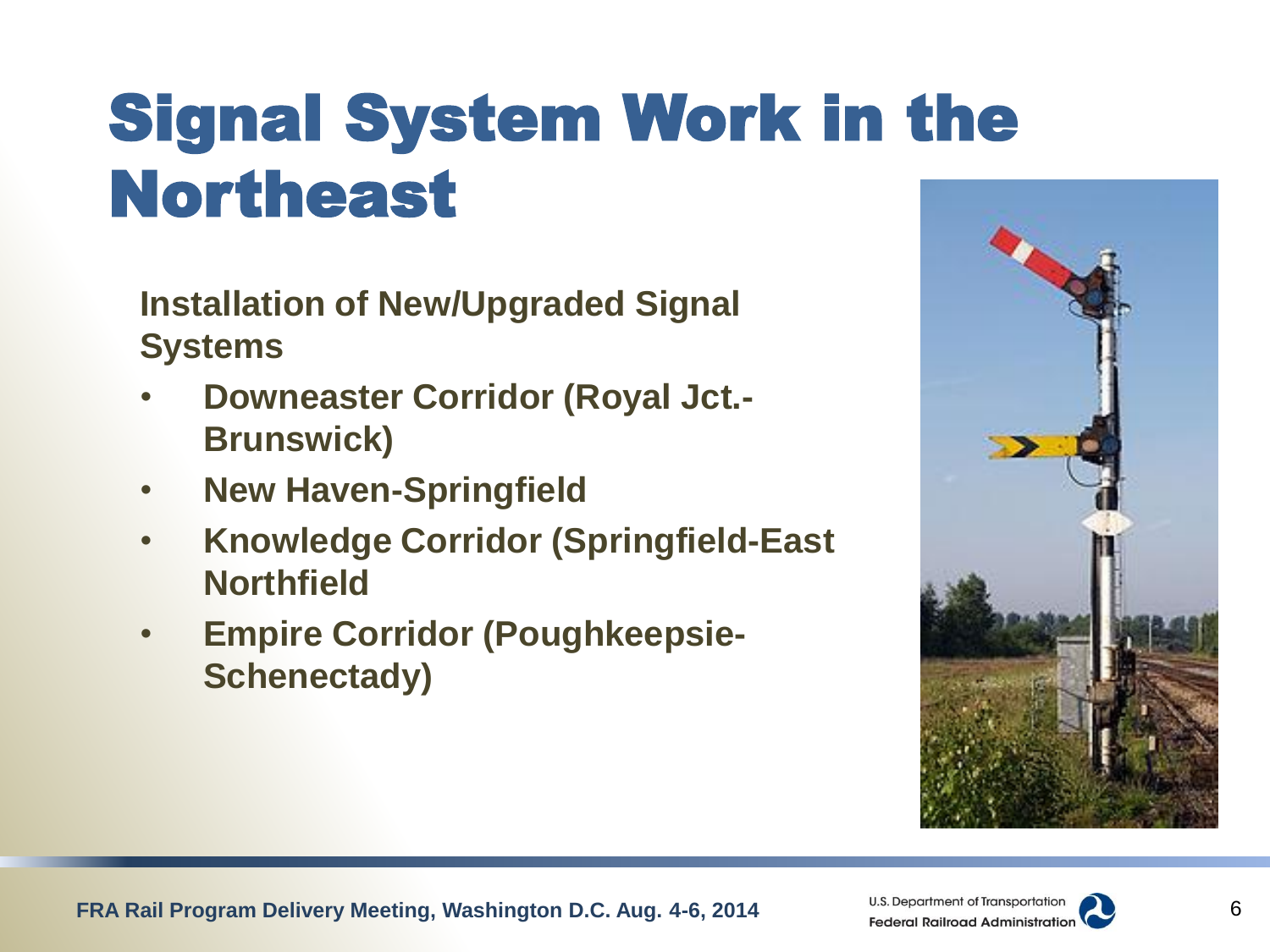### Grade Crossing Work in the Northeast

#### **New/Upgraded Warning Devices Installed:**

- **Downeaster Corridor**
	- Downeaster-Portland North
	- Downeaster-MBTA Improvements
- **New Haven-Springfield**
- **Knowledge Corridor**
- **Empire Corridor** 
	- Hudson Line Crossing **Improvements**
	- Albany-Schenectady Double Track
- **Vermonter Rehab (VT)**
- **New Hampshire Northcoast**



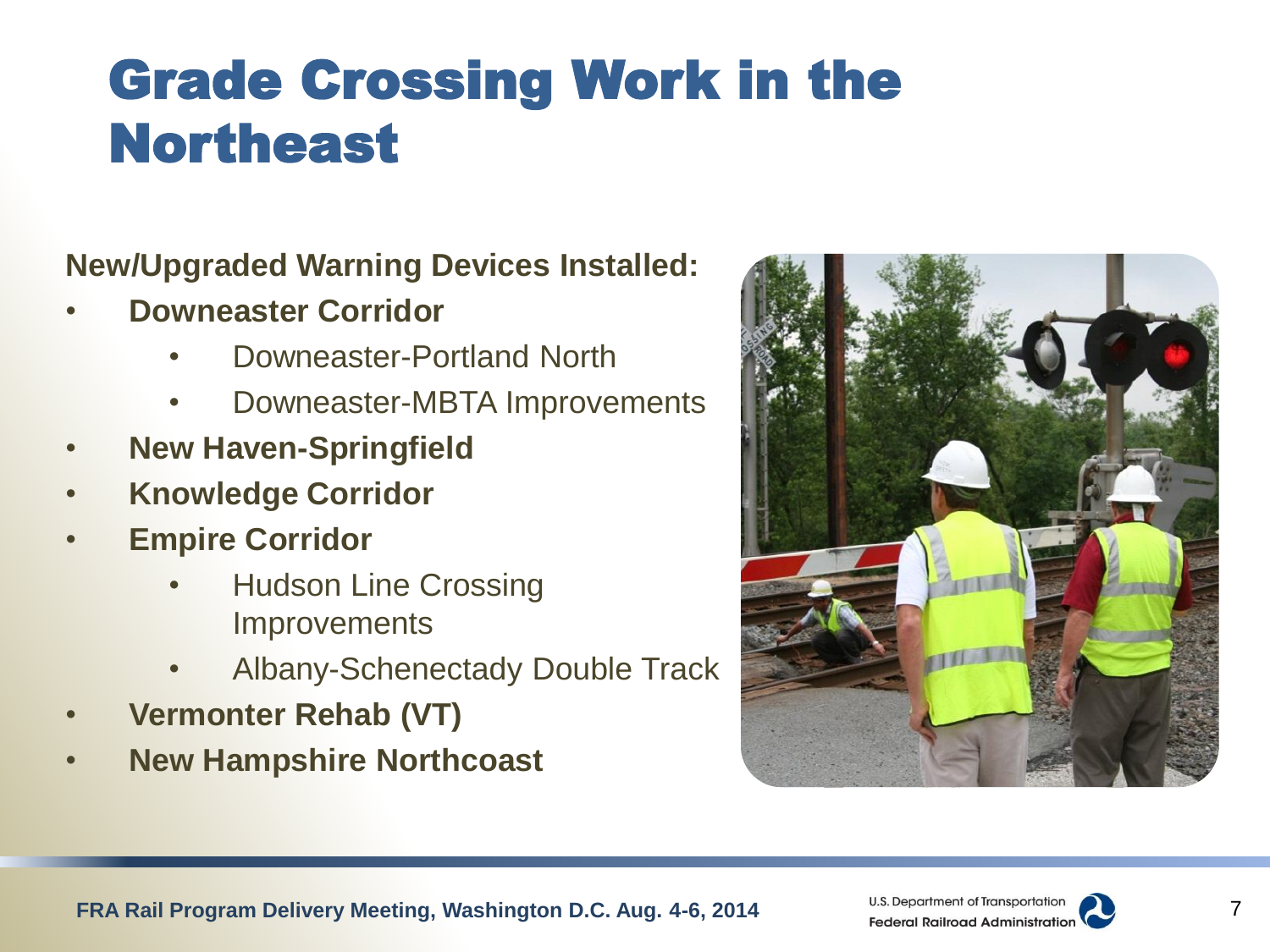### Planning/Design Projects in the Northeast

### **Service Development Plans/NEPA**

- **Empire Corridor**
- **Downeaster Corridor**
- **New York-Vermont Bi-State Study (Ethan Allen Service)**
- **Boston-Concord Study**

### **PE/NEPA**

- **Boston South Station**
- **Livingston Ave. Bridge**
- **Niagara Falls Maintenance Facility**